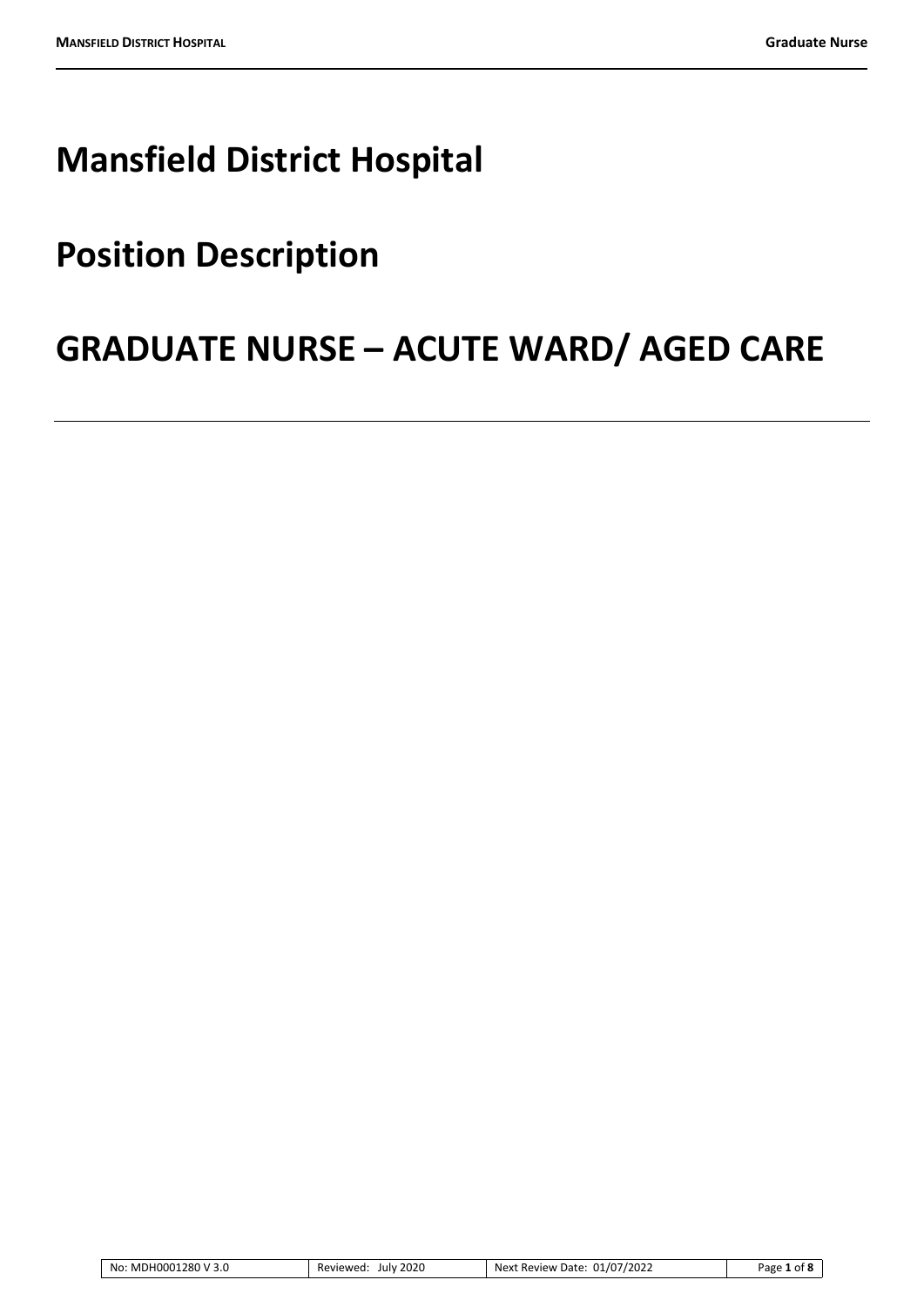# **Mansfield District Hospital**

# **OUR VALUES**



*Mansfield District Hospital Values & Expected Behaviours are based on the Application of Public Sector Standards, Relevant Enterprise Bargaining agreements, Awards, Fair Work Australia, Code of Conduct for Victorian Public Sector Employees and our MDH Strategic plan and Great Care Model.*

*We value our Staff and have faith that they will express a positive attitude by actively modelling and promoting our values and ensuring every person who has contact with Mansfield District Hospital receives Great Care – consistently and every time.*

| We deliver great care<br>We strive for the best health outcomes for our consumers<br>and communities every time. Consumers are at the centre<br>of our care and we consistently provide high-quality, safe<br>and personalised care. We demonstrate empathy and<br>kindness in every aspect of our care.<br>Our commitment to Great Care is underpinned by four<br>guiding principles:<br>Personal- the individuals' values,<br>beliefs<br>1.<br>and<br>uniqueness' guide all aspects of planning and delivery<br>of care.<br>Effective-the right care is delivered in the right way<br>2.<br>and at the right time.<br>Connected-care and information are received when<br>3.<br>needed, and in a co-ordinated way.<br>Safe-avoidable harm is eliminated.<br>4.                                                                                                                                                                                                 | We respect each other<br>We respect our peers, our consumers, our hospital and<br>our environment. Care is delivered thoughtfully and<br>with compassion. We are considerate of our consumers'<br>dignity and privacy, and our consumers trust and have<br>confidence in our quality of care. We actively listen and<br>act fairly, impartially and without judgement.<br><b>Behaviours to support value</b><br>Lead by example - champion positive behaviour<br>$\bullet$<br>Treat people equally - support human rights<br>$\bullet$<br>Be open and honest in our dealings with others<br>$\bullet$<br>Report improper or inappropriate conduct<br>$\bullet$<br>Treat others fairly and objectively, considering all<br>$\bullet$<br>relevant facts<br>Communicate courteously<br>$\bullet$<br>Promote positive relationships that support the<br>$\bullet$<br>values and objectives of the organisation<br>Be respectful of people from culturally diverse<br>backgrounds<br>Seek to resolve conflict constructively<br>$\bullet$ |
|------------------------------------------------------------------------------------------------------------------------------------------------------------------------------------------------------------------------------------------------------------------------------------------------------------------------------------------------------------------------------------------------------------------------------------------------------------------------------------------------------------------------------------------------------------------------------------------------------------------------------------------------------------------------------------------------------------------------------------------------------------------------------------------------------------------------------------------------------------------------------------------------------------------------------------------------------------------|--------------------------------------------------------------------------------------------------------------------------------------------------------------------------------------------------------------------------------------------------------------------------------------------------------------------------------------------------------------------------------------------------------------------------------------------------------------------------------------------------------------------------------------------------------------------------------------------------------------------------------------------------------------------------------------------------------------------------------------------------------------------------------------------------------------------------------------------------------------------------------------------------------------------------------------------------------------------------------------------------------------------------------------|
| We work together<br>We work as a cohesive team and feel connected to the work<br>we do together. We maintain strong connections to our<br>diverse communities in and outside of Mansfield. We work<br>in collaboration with our partners to deliver exceptional<br>care. We have honest and open conversations with our<br>staff, consumers and the community.<br><b>Behaviours to support value</b><br>Being honest, open and transparent in our dealings<br>with our colleagues<br>Use powers responsibly<br>$\bullet$<br>Identifying and avoiding conflicts of interest in our<br>daily practice.<br>Working to clear objectives in a transparent manner<br>Our staff will ensure freedom from discrimination,<br>harassment and bullying<br>Acknowledge the views, opinions, beliefs and ideas of<br>$\bullet$<br>others<br>Discuss differences in a clear and calm manner<br>Refrain from using behaviours that are abusive,<br>intimidating ad patronising | We empower each other<br>We support and trust each other to deliver an<br>exceptional consumer experience.<br>We give our<br>consumers the information and resources they need to<br>make considered and informed decisions about their<br>health care. We continuously support our staff in their<br>development and empower them to make decisions<br>based on their best judgement.<br><b>Behaviours to support value</b><br>Accepting responsibility for our decisions and<br>actions<br>Cultivating and maintaining relationships that<br>support the goals of the organisation<br>Actively implementing, promoting and supporting<br>$\bullet$<br>our values<br>Feel empowered to perform our best<br>$\bullet$<br>Promote diversity and equality<br>$\bullet$<br>Empower employee wellbeing, self-care and<br>$\bullet$<br>awareness<br>Seek continuous personal development<br>Actively listen and use positive body language<br>$\bullet$                                                                                   |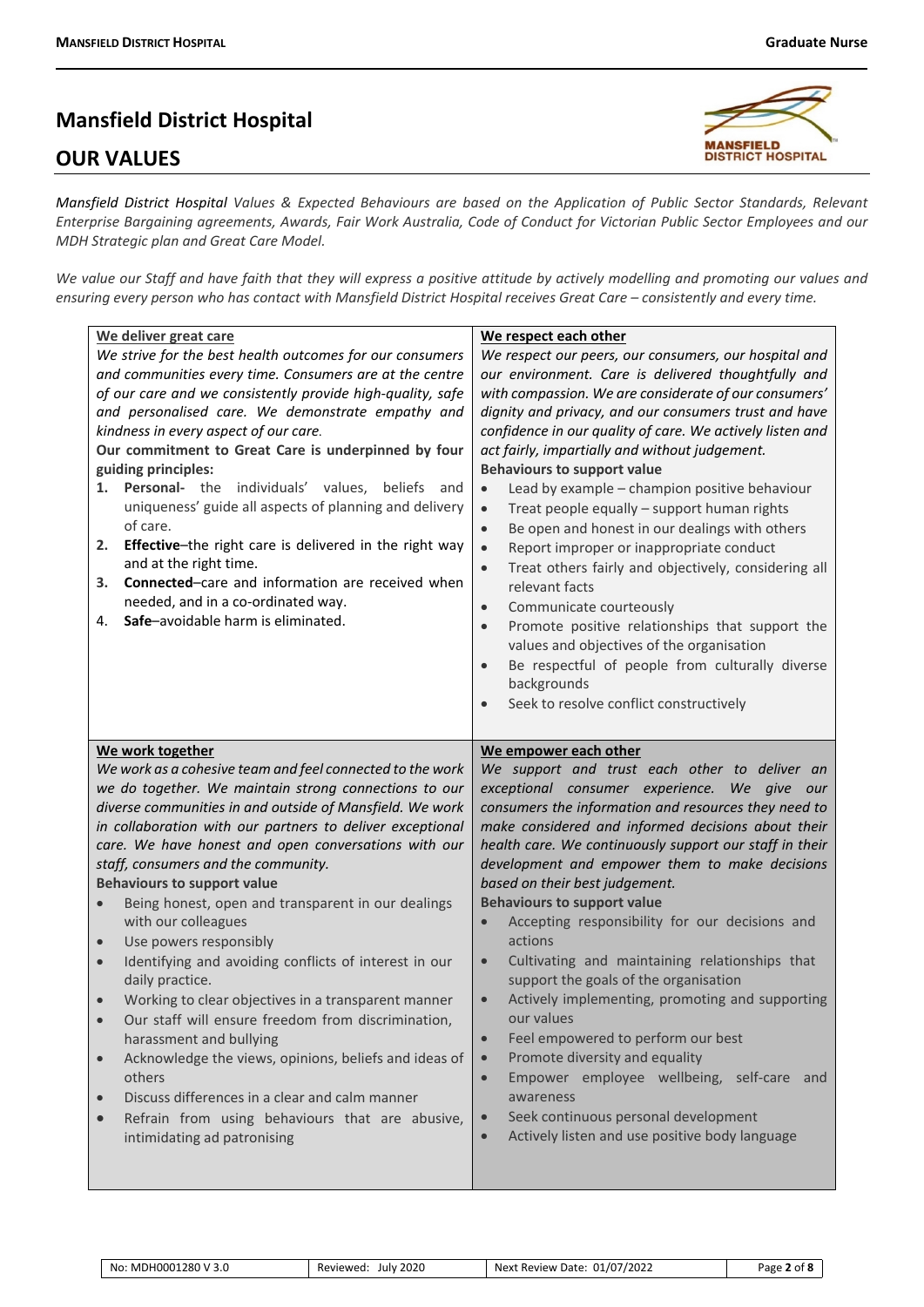# **MANSFIELD DISTRICT HOSPITAL POSITION DESCRIPTION**

### **Position Purpose**

The aim of the graduate year is to learn, experience and become increasingly competent and confident in the following areas of service delivery:

- Providing high quality nursing care to allocated patients/residents:
- Coordinating nursing and other health care provided to allocated patients/residents on daily basis;
- Counselling patients/residents and providing appropriate health education;
- Where appropriate, acting as an advocate for patients/residents and their families, ensuring their opinions are heard and their rights are respected;
- Participating in the organisation's quality and accreditation programs, contributing to the processes whereby the quality of care of patients and residents is continuously improved. This includes examining own and others' nursing and health care delivery critically and incorporating the results of personal research or the research findings of others in the delivery of care.

*Registering authorities would not expect the beginning practitioner to take in-charge positions, or function alone in areas where clinical decisions involve unpredictable outcomes or where patients/residents present with multiple problems.*

#### **Key Responsibilities**

The key accountabilities expected by the Graduate Nurse are;

- Competence in nursing practice measured by the Australian National Competency Standards for Registered Nurse (Australian Nursing Council Inc.);
- Compliance with all organisational policies and procedures;
- Adopt a two-way approach that encourages patient participation leading to successful patient health outcomes;
- Recency of practice with regard to basic life support and No Lift policies;
- Delivery of excellent nursing care in accordance with the unity, philosophy, policies and procedures;
- Attending study days and completing all necessary components, as outlined in the graduate program, to a satisfactory level;
- Hospital Policy and Procedure is adhered to at all times including No-Lift and Infection Control.

# *Note: Where by virtue of education and past experience, the RN Grade 2 Year 1 is deemed to be inexperienced in the area of practice, the nurse will be supervised by a more experienced nurse*.

# **Technical Knowledge & Application Objectives**:

- 1. To deliver direct nursing care to consumers within the practice setting using nursing skills and knowledge acquired through education and experience.
- 2. To demonstrate a sound knowledge and understanding of current nursing care practices.
- 3. To maintain a thorough knowledge of emergency procedures.

# **Performance Indicators:**

- 1. Complies with the profession's code of practice.
- 2. Is aware of governing legislation and standards.
- 3. Acts to rectify unsafe nursing practice or unprofessional conduct.
- 4. Environmental hazards are identified, eliminated and / or prevented where possible.
- 5. The Nurse Unit Manager is kept informed of issues and achievements in relation to health and safety issues.

| : MDH0001280 V 3.0<br>No: | 2020<br>Reviewed:<br>July | 01/07/2022<br>Date<br>Review<br>Nex* | nt 8<br>Page |
|---------------------------|---------------------------|--------------------------------------|--------------|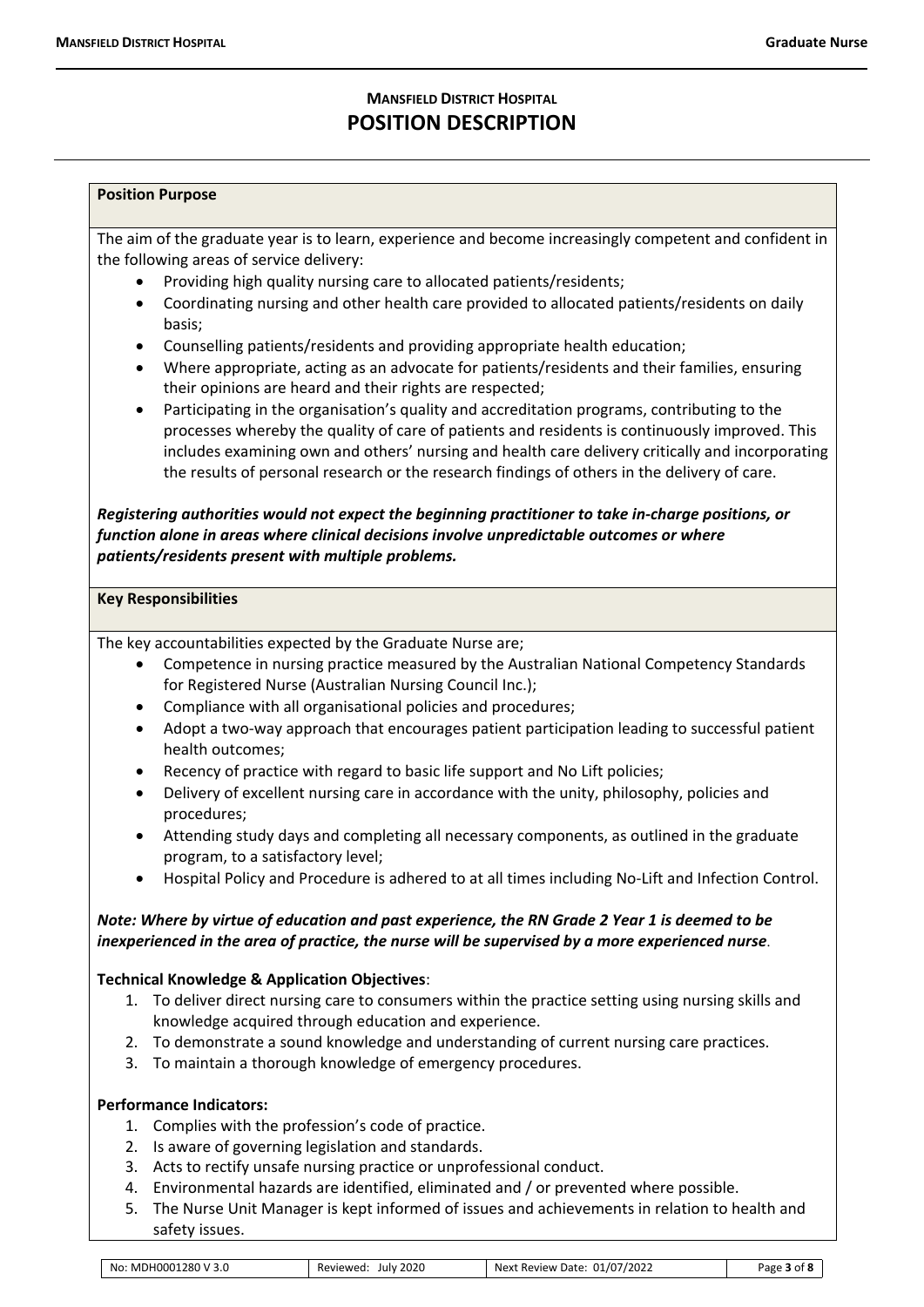- 6. Adheres to the policies and procedures of body substance isolation for Infection Control.
- 7. Employs safe practice in the checking of drugs.
- 8. Maintains a competent level of knowledge in the use of all hospital equipment.
- 9. Undertakes technical procedures, under supervision if necessary, until able to perform procedures confidently and safely.
- 10. Emergency management practices and drills are participated in accordance with agency policy.
- 11. Demonstrates a sound knowledge of emergency procedures.

# **Clinical Management Objectives:**

- 1. To be accountable for the delivery of nursing care to all consumers within the practice setting according to the philosophy and aims of the Nursing Division and in consultation with other registered nurses and Nurse Unit Manager.
- 2. To ensure nursing actions and interventions are accurate and safe, and demonstrate due regard for the theoretical concepts and principles underlying practice.
- 3. To ensure comprehensive and accurate nursing assessments of patients/residents are carried out.
- 4. To ensure a plan of care is developed and documented in consultation with the patient/resident and relevant others.
- 5. To ensure planned care is implemented, evaluation and assessed.
- 6. To organise workload to facilitate planned nursing care.

# **Performance Indicators:**

- 1. Develops a nursing care plan after assessing the client and, where possible, in consultation with the client and/or family which includes specific nursing care, health teaching and preparation for discharge or referral in the nursing care plan.
- 2. Appropriate assessment tools and strategies are used effectively.
- 3. Practice is in accordance with the profession's code of ethics.
- 4. Provides total nursing care of the client and ensures physical, psychological, spiritual and social needs are met.
- 5. Data is analysed and interpreted accurately and assistance and/or clarification is sought if in doubt.
- 6. Deviations from normal in the patient's health status are identified, reported and acted upon appropriately.
- 7. Responds effectively in unexpected or rapidly changing situations.
- 8. The plan identifies expected outcomes, including a timeframe.
- 9. Work is organised, coordinated and delivered according to priorities of care.
- 10. Maintains the client's right to privacy, dignity and confidentiality in accordance with signed agreement.
- 11. Respect for individuals and their families in terms of cultural and social context is demonstrated.
- 12. Provides/facilitates appropriate education to meet the client's needs.
- 13. Resources are utilised effectively and efficiently in providing care.

# **Communication & Interpersonal Skills Objectives:**

- 1. To practice effective communication at all levels by developing formal and informal networks, within and outside the patient care area, in order to coordinate patient care.
- 2. To promote a team approach to patient care.
- 3. To ensure appropriate interpersonal relationships are developed with individuals.
- 4. To foster good public relations with patients/residents, relatives, visitors and the general public.
- 5. To establish and maintain collaborative relationships with colleagues and members of the health care team.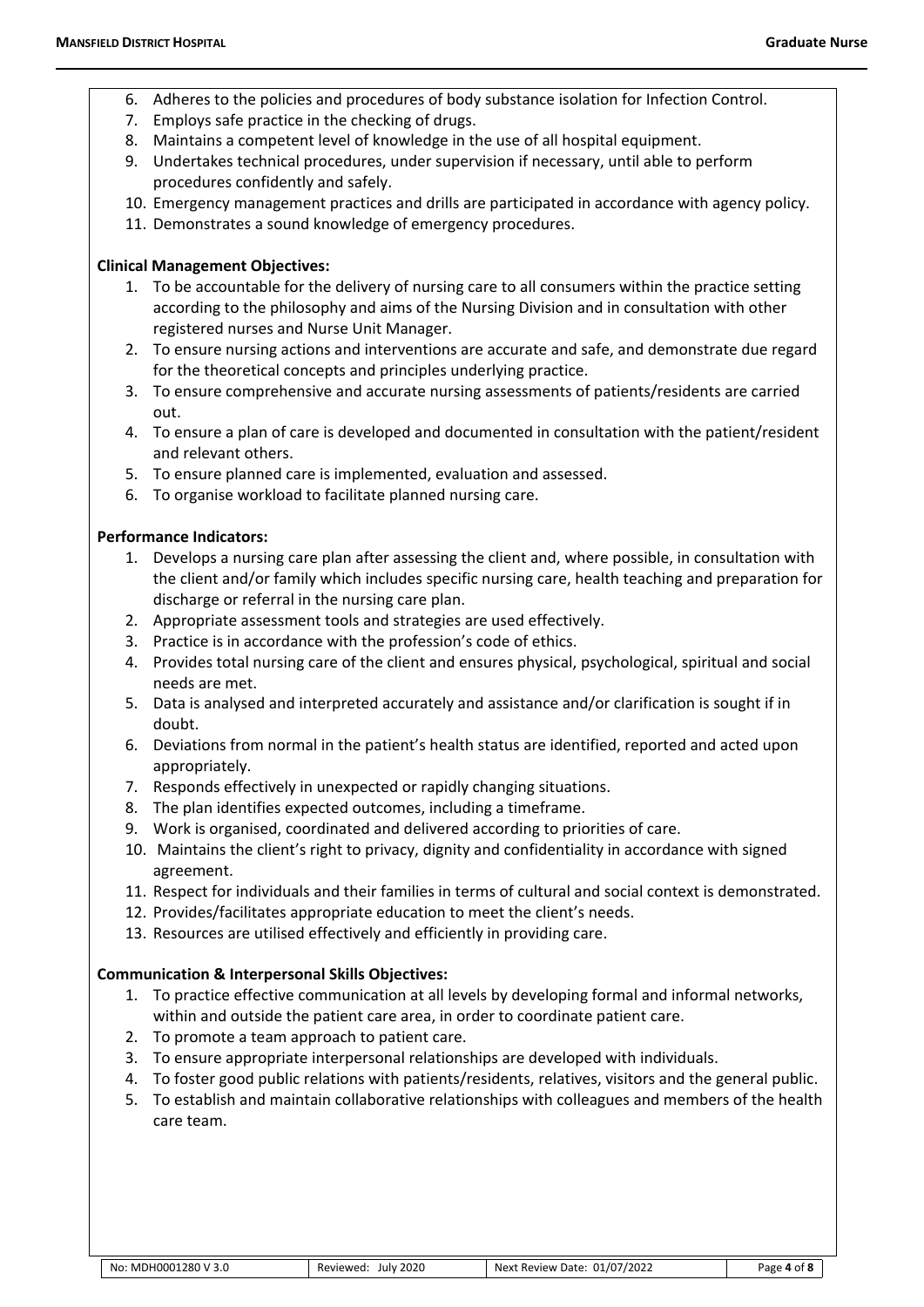#### **Performance Indicators:**

- 1. Demonstrates the ability to communicate effectively verbally and in writing by providing clear, accurate verbal and written reports on care issues.
- 2. Communicates with other members of the health team to determine the care requirements of the patient.
- 3. Effective and collaborative working relationships with other members of the health care team are established and maintained.
- 4. Uses professional and courteous language in communicating care.
- 5. The roles and functions of the health care team are recognised and understood.
- 6. Treats the individual with dignity and respect at all times. 7. Strategies that encourage independence are identified and utilised.
- 7. Is courteous and helpful to patients/residents, relatives and visitors and maintains effective liaison between same.
- 8. Acts as the patient's advocate to assist individuals to make informed decisions.
- 9. Maintains accurate records and documentation which include:  $\bullet$ 
	- nursing assessment;
	- nursing care plan;
	- details of nursing care given;
	- patient's response to care and significant changes in health status;
	- changes in the nursing care plan resulting from evaluation of patient's progress;
	- nursing discharge summary.

# **Human Resource Management Objectives:**

- 1. To provide a role model that emphasises fairness, consistency and work practice accountability for all team members.
- 2. To support and encourage other nurses in their professional practice and development

# **Performance Indicators:**

- 1. Is an effective role model.
- 2. Acts to rectify unsafe work environments and participates in the organisation's Occupational Health and Safety program.
- 3. Promotes an atmosphere which is conducive for staff learning.
- 4. Promotes an atmosphere which is conducive to staff and patient safety.
- 5. Assists in the orientation of new staff and work experience students.

# **Self-Management Objectives:**

- 1. To demonstrate personal motivation and ability to pursue or promote opportunities for continuing professional and personal development.
- 2. To pursue best practices and, therefore, best outcomes for consumers by continually updating nursing skills.

# **Performance Indicators:**

- 1. Maintains current professional knowledge and skills for clinical competency.
- 2. Recognises own knowledge base / level of competence and knows when to ask for assistance by more experienced nursing staff.
- 3. Participates in the quality improvement program and in-service activities within the organisation.
- 4. Continual education is actively undertaken throughout the year, including self-directed learning, designated assignments and self-evaluation of nursing practice and performance following each ward placement.
- 5. Incorporates research findings into nursing practice.
- 6. Role modelling to all other members of the health care team is demonstrated.
- 7. Demonstrates awareness of changes in legislation and ISO 9002 standards.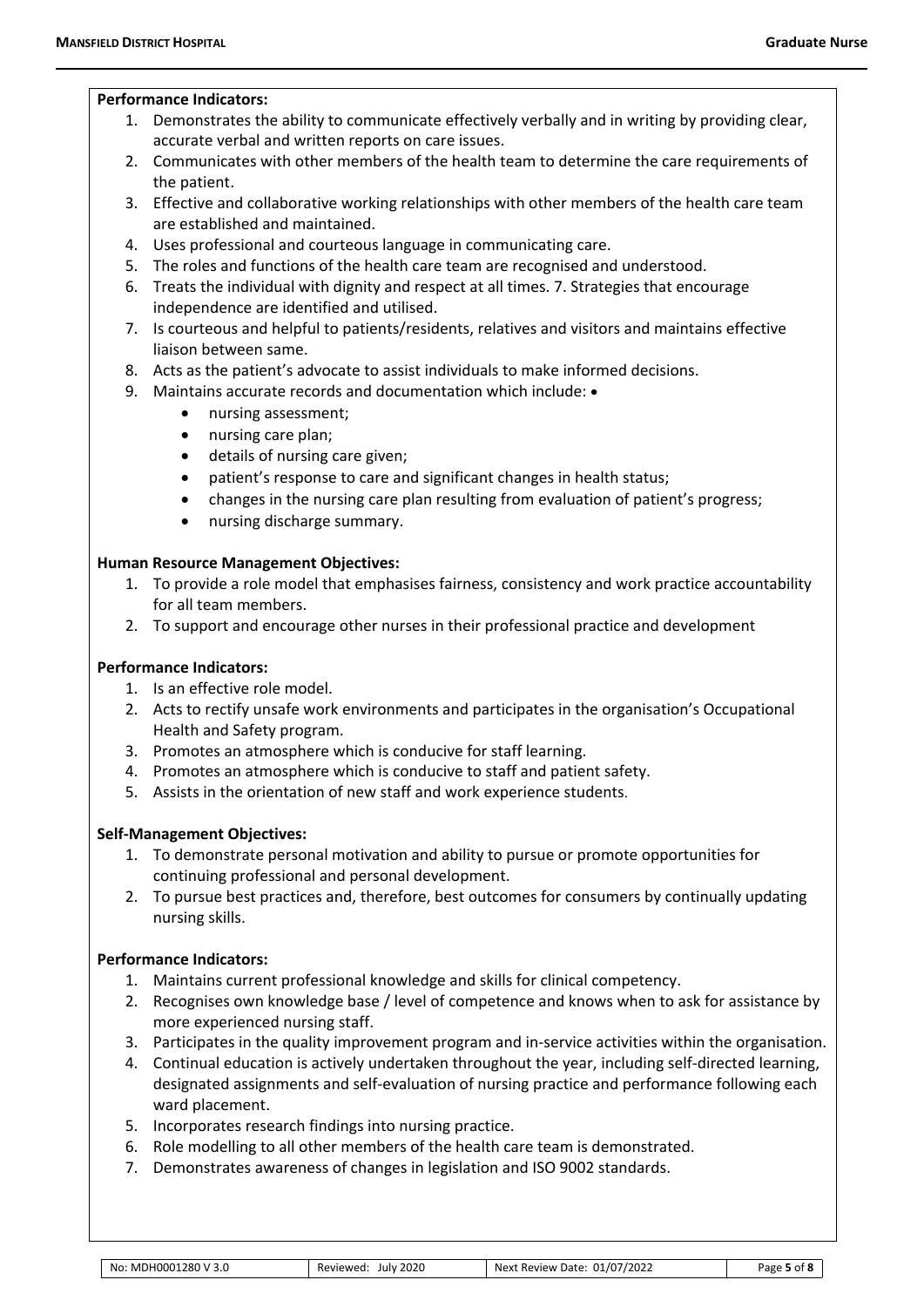#### **General Objectives:**

- 1. To be actively involved in other duties and/or programs as required.
- 2. To positively promote the organisation to both internal and external consumers.
- 3. To maintain strict confidentiality with reference to all matters relating to resident and/or consumers of the organisation.

# **Performance Indicators:**

- 1. Arrives at work on time as per scheduled roster.
- 2. Appearance is neat and tidy at all times.
- 3. Participates in policy and procedure development.
- 4. Participates, where possible, in community ventures organised or planned by the organisation.
- 5. Helps other team members.
- 6. Participates in maintaining household standards of cleanliness and neatness.
- 7. Assists relatives/carers in providing special care for consumers.
- 8. Assists relative/carers in times of loss and grief.
- 9. Demonstrates commitment to quality patient care.
- 10. Displays commitment and good working knowledge toward the following organisational programmes:
	- a. occupational health and safety
	- b. quality activities
	- c. infection control.
- 11. Maintains strict confidentiality with reference to all matters relating to patients/residents and/or consumers of the organisation.

*All staff have a direct responsibility to ensure the organisation provides safe and high-quality health services. It is also the responsibility of all staff to develop and maintain a working knowledge of the National Safety and Quality Health Service Standards (NSQHSS), Common Community care Standards and Aged Care Quality Standards relevant to their position.*

*In addition to the key responsibilities specific to your role, you are required to deliver on the Key Organisational Accountabilities (refer Appendix 1) which are aligned with the Mansfield district hospital strategic aims.*

# **Key Selection Criteria**

#### **Essential:**

- Current registration with Australian Health Practitioners Regulation Agency
- Demonstrated intrapersonal skills
- Demonstrated oral and written communication skills
- Effective written and verbal communication skills
- Demonstrated commitment to the organisation's values.

# **Desirable:**

Able to competently use the IT products of WORD and OUTLOOK and manage information in a computerised environment

# **Additional Requirements**

All employees are required to:

- Obtain a police / criminal history check upon commencement of employment (MDH facilitated)
- Obtain a working with children check prior to employment
- Obtain an immunisation Health Clearance upon employment
- Report to management any criminal charges or convictions you receive during the course of your employment

| 01280<br>ΗΩΟΙ<br>3.0<br>N0<br>MDF | 2020<br>Julv<br>۱۸۱۵۴ | 01/07/2022<br>. Date i<br>Next<br>Review | age, |
|-----------------------------------|-----------------------|------------------------------------------|------|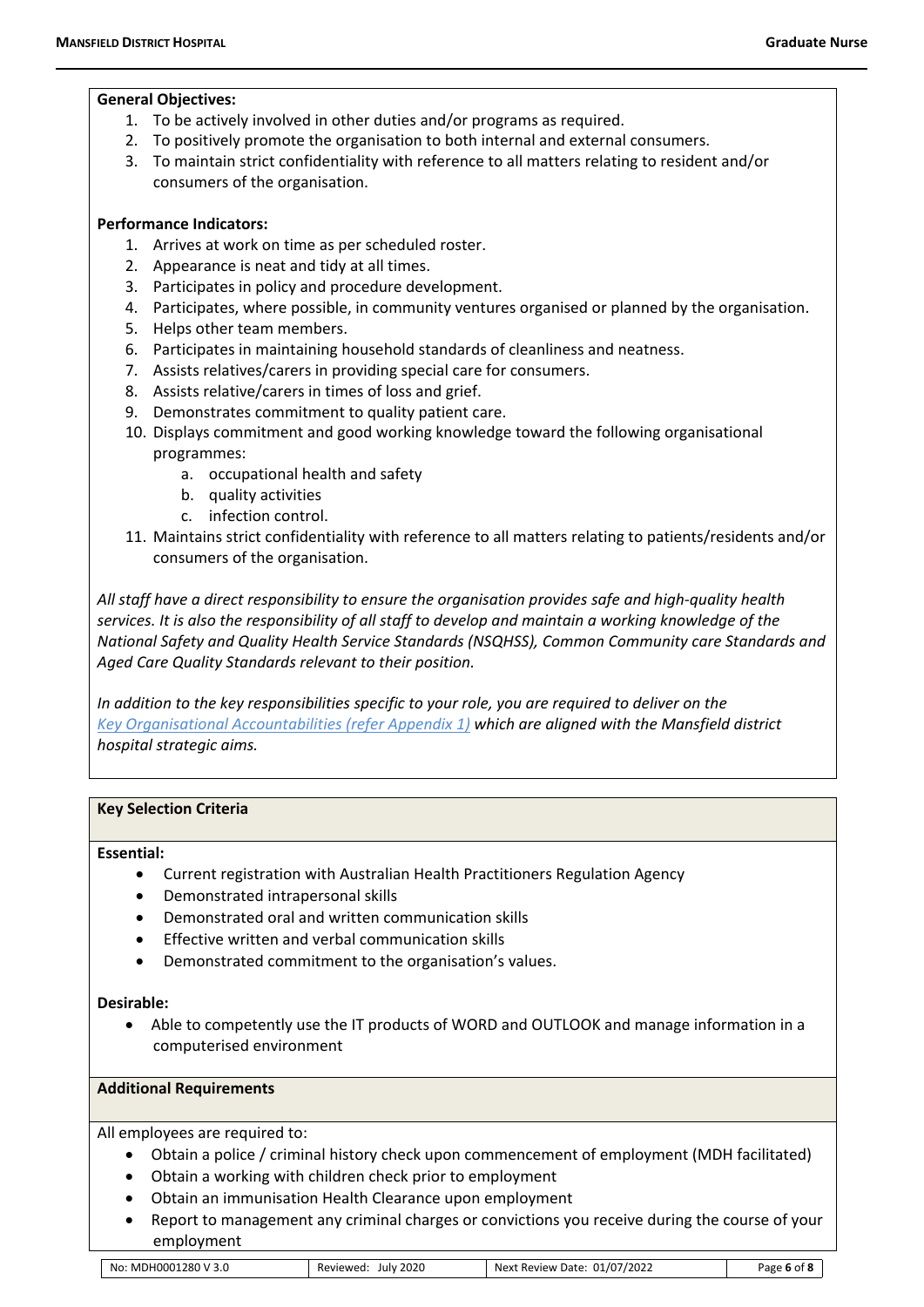- Comply with relevant Mansfield District Hospital's clinical and administrative policies and guidelines
- Comply with and accept responsibility for ensuring the implementation of health and safety policies and procedures
- Fully co-operate with Mansfield District Hospital in any action it considers necessary to maintain a working environment, which is safe, and without risk to health
- Protect confidential information from unauthorised disclosure and not use, disclose or copy confidential except for the purpose of and to the extent necessary to perform your employment duties at Mansfield District Hospital
- Be aware of and comply with relevant legislation: Public Administration Act 2004, Victorian Charter of Human Rights and Responsibilities Act 2006, Work Health and Safety Act 2011, the Work Health and Safety Regulations 2011 (and 2012), the Victorian Occupational Health and Safety Act 2004, Fair Work Act 2009 (as amended), the Privacy Act 1988 and responsibilities under s141 Health Services Act with regard to the sharing of health information
- Be aware of and comply with the Code of Conduct for Victorian Public Sector Employees and other MDH employment guidelines

#### **General Information**

- Redeployment to other services or sites with Mansfield District Hospital may be required
- Employment terms and conditions are provided according to relevant award/agreement
- Mansfield District Hospital is an equal opportunity employer and is committed to providing for its employees a work environment which is free of harassment or discrimination. The organisation promotes diversity and awareness in the workplace
- This position description is intended to describe the general nature and level of work that is to be performed by the person appointed to the role. It is not intended to be an exhaustive list of all responsibilities, duties, and skills required. Mansfield District Hospital reserves the right to modify position descriptions as required. Employees will be consulted when this occurs
- This document provides a summary of the role and duties of the position and forms the basis for periodic review (annual performance appraisals) of individual performance
- Mansfield District Hospital is a smoke free environment

# **Risk Assessment Matrix**

*Under Occupational Health and Safety, potential risks associated with this position are detailed below. Employee familiarity and compliance with emergency procedure codes apply to all areas of the hospital*

| <b>Aspects of Normal Workplace</b>                                                                                                                                                                 | <b>Frequency</b>         | <b>Comments</b>                             |
|----------------------------------------------------------------------------------------------------------------------------------------------------------------------------------------------------|--------------------------|---------------------------------------------|
| <b>Work Environment</b><br>Clinical Area for the management of patients/ residents<br>Administrative and office environments<br>Training facilities and rooms<br>٠<br>Traveling or driving in cars | Constant<br>Occasionally | Core business activity                      |
| Single beds for patients/residents. All beds are fully electric. There<br>is no requirement to lift bed heads or foot ends. Height<br>adjustment is via a button.                                  | Constant                 | No Lift training to have been<br>completed  |
| Office area for the completion of reports, computer operation,<br>phone usage, handwriting. Fully adjustable ergonomic equipment<br>is available.                                                  | Constant                 | More than one area within<br>each workplace |